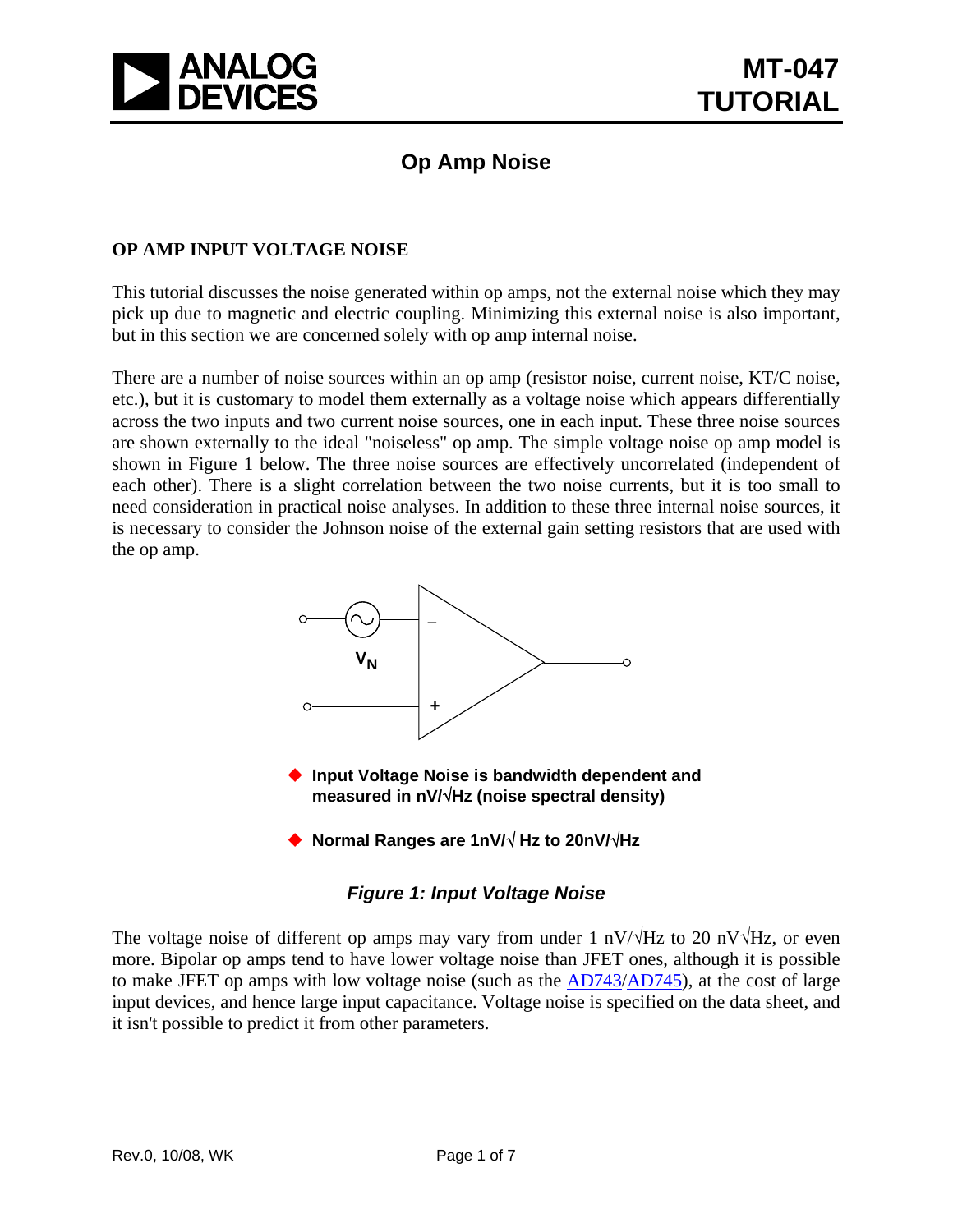# **RESISTOR NOISE**

Before discussing op amp current noise, it is important to understand that practical op amp circuits require external resistors, and all resistors have a Johnson noise of  $\sqrt{(4kTBR)}$ , where k is Boltzmann's Constant  $(1.38\times10^{-23}J/K)$ , T is the absolute temperature, B is the bandwidth, and R is the resistance. Note that this is an intrinsic property—it is not possible to obtain resistors that do not have Johnson noise. The simple model is shown in Figure 2 below.



# **OP AMP INPUT CURRENT NOISE**

Current noise can vary much more widely than voltage noise, dependent upon the input structure. It ranges from around 0.1 fA/√Hz (in JFET electrometer op amps) to several pA/√Hz (in high speed bipolar op amps). It isn't always specified on data sheets, but may be calculated in cases like simple BJT or JFETs, where all the bias current flows in the input junction, because in these cases it is simply the Schottky (or shot) noise of the bias current.

Shot noise spectral density is simply  $\sqrt{(2I_Bq)/\sqrt{Hz}}$ , where  $I_B$  is the bias current (in amps) and q is the charge on an electron  $(1.6 \times 10^{-19} \text{ C})$ . It can't be calculated for bias-compensated or current feedback op amps, where the external bias current is the *difference* of two internal currents. A simple current noise model is shown in Figure 3 below.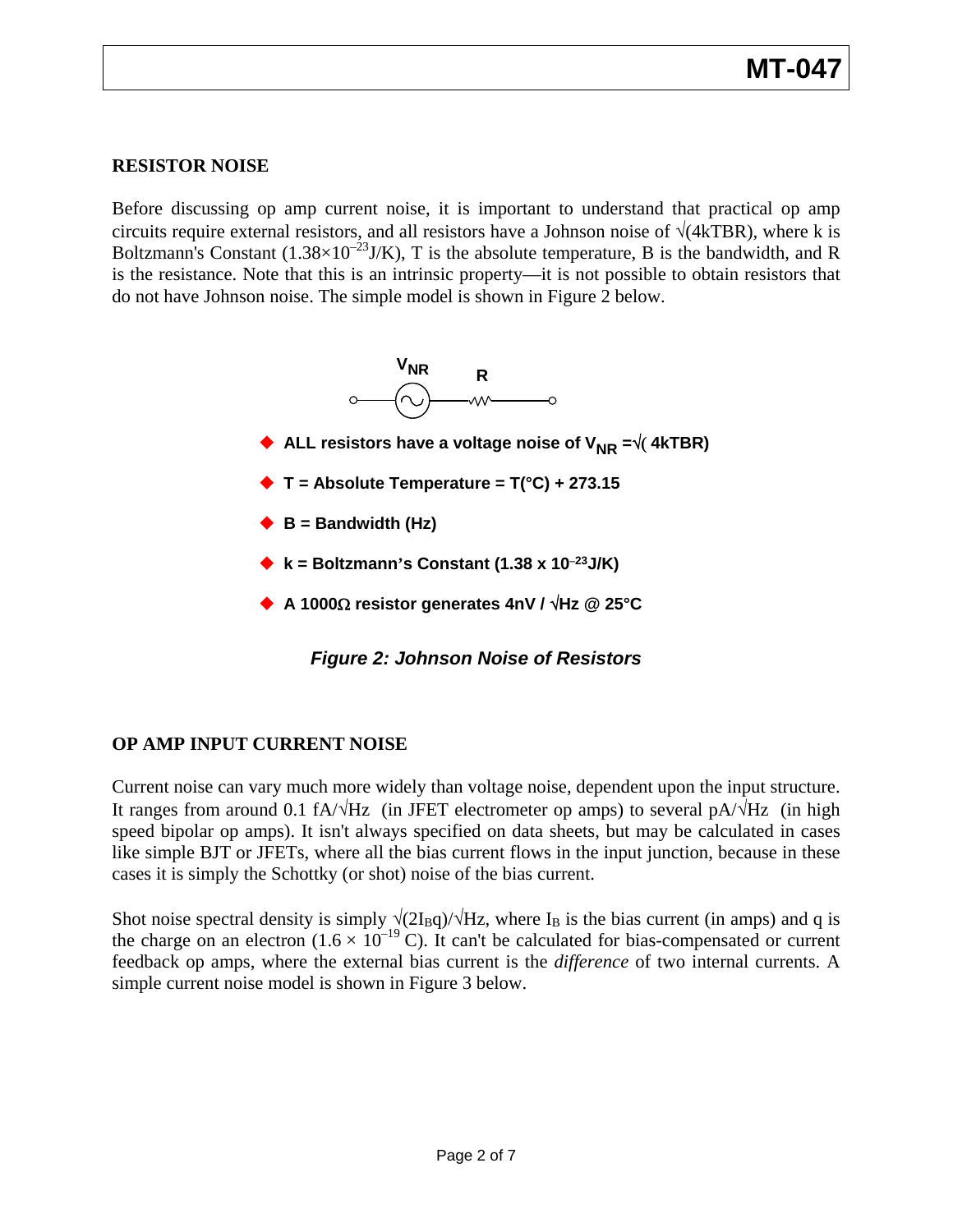

- **Normal Ranges: 0.1fA/**√ **Hz to 10pA/**√**Hz**
- ◆ In Voltage Feedback op amps the current noise in the inverting and **non-inverting inputs is uncorrelated (effectively) but roughly equal in magnitude.**
- ◆ In simple BJT and JFET input stages, the current noise is the shot **noise of the bias current and may be calculated from the bias current.**
- ◆ In bias-compensated input stages and in current feedback op amps, **the current noise cannot be calculated.**
- ◆ The current noise in the two inputs of a current feedback op amp may **be quite different. They may not even have the same 1/f corner.**

# *Figure 3: Input Current Noise*

Current noise is only important when it flows in an impedance, and thus generates a noise voltage. Maintaining relatively low impedances at the input of an op amp circuit contributes markedly to minimizing the effects of current noise (just as doing the same thing also aids in minimizing offset voltage).

It is logical therefore, that the optimum choice of a low noise op amp depends on the impedances around it. This will be illustrated with the aid of some impedance examples, immediately below.

#### **COMBINING NOISE SOURCES**

Uncorrelated noise voltages add in a "root-sum-of-squares" manner; i.e., rms noise voltages  $V_1$ ,  $V_2$ ,  $V_3$  give a summed result of  $\sqrt{(V_1^2 + V_2^2 + V_3^2)}$ . Noise powers, of course, add normally. Thus, any noise voltage that is more than 3 to 5 times any of the others is dominant, and the others may generally be ignored. This simplifies noise assessment in complex circuits.

#### **DETERMINING THE DOMINANT NOISE SOURCE**

Consider for example an  $OP27$ , an op amp with low voltage noise (3 nV/ $\forall$ Hz), but quite high current noise (1 pA/ $\sqrt{Hz}$ ). With zero source impedance, the voltage noise will dominate as shown in Figure 4 below (left column). With a source resistance of 3 k $\Omega$  (center column), the current noise of 1 pA/ $\forall$ Hz flowing in 3 k $\Omega$  will equal the voltage noise, but the Johnson noise of the 3 kΩ resistor is 7 nV/ $\sqrt{Hz}$  and is dominant. With a source resistance of 300 kΩ (right column), the current noise portion increases  $100 \times$  to 300 nV/ $\sqrt{Hz}$ , voltage noise continues unchanged, and the Johnson noise (which is proportional to the resistance *square root*) increases tenfold. Current noise dominates.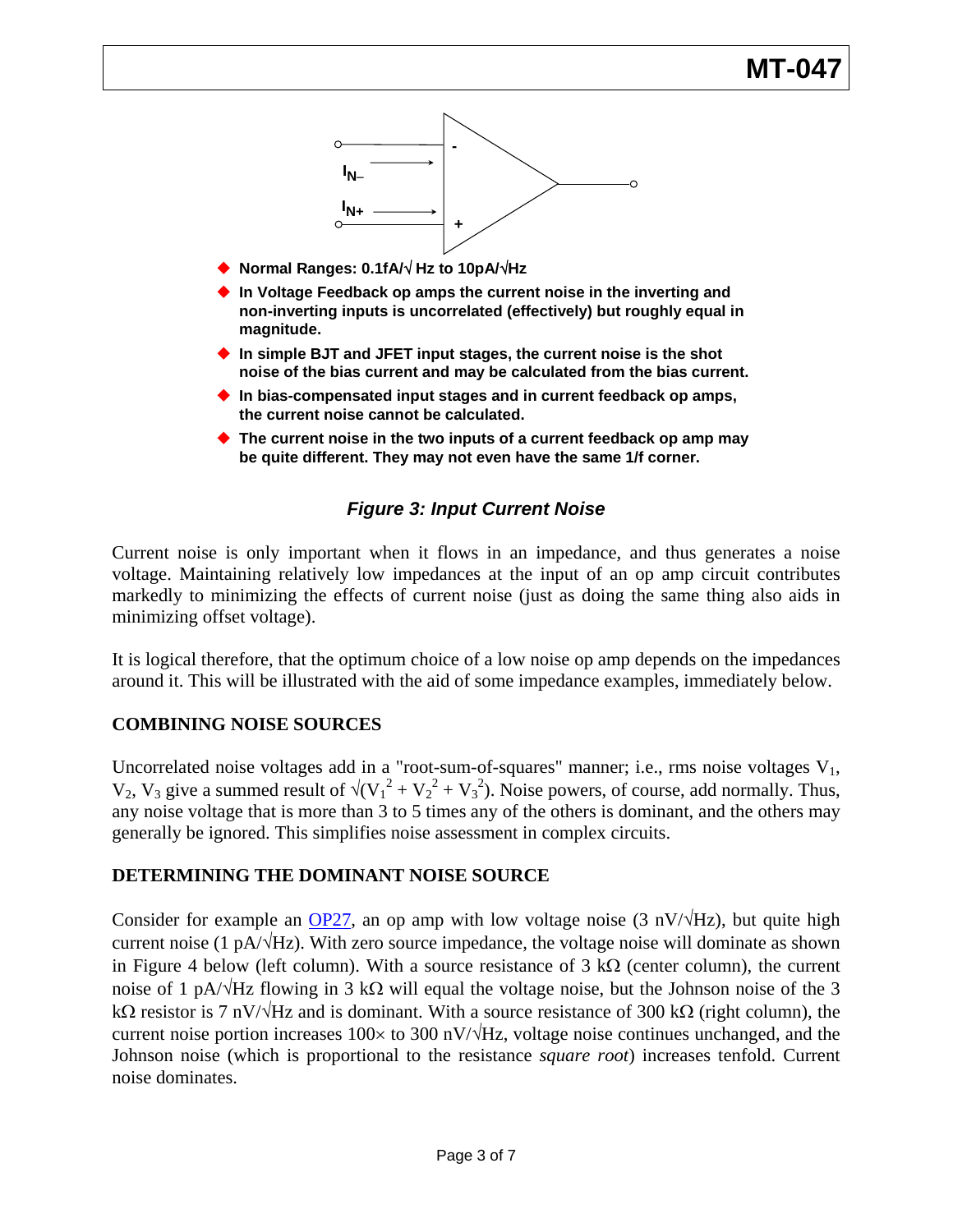

*Figure 4: Different Noise Sources Dominate at Different Source Impedances* 

The above example shows that the choice of a low noise op amp depends on the source impedance of the signal, and at high impedances, current noise always dominates.

From Figure 5 below, it should be apparent that different amplifiers are best at different source impedances. For low impedance circuits, low voltage noise amplifiers such as the [OP27](http://www.analog.com/en/other/militaryaerospace/op27/products/product.html) will be the obvious choice, since they are inexpensive, and their comparatively large current noise will not affect the application. At medium resistances, the Johnson noise of resistors is dominant, while at very high source resistance, we must choose an op amp with the smallest possible current noise, such as the [AD549](http://www.analog.com/en/other/militaryaerospace/ad549/products/product.html) or [AD795.](http://www.analog.com/en/amplifiers-and-comparators/operational-amplifiers-op-amps/ad795/products/product.html)

Until recently, BiFET amplifiers tended to have comparatively high voltage noise (though very low current noise), and were thus more suitable for low noise applications in high rather than low impedance circuitry. The [AD795,](http://www.analog.com/en/amplifiers-and-comparators/operational-amplifiers-op-amps/ad795/products/product.html) [AD743,](http://www.analog.com/en/amplifiers-and-comparators/operational-amplifiers-op-amps/ad743/products/product.html) and [AD745](http://www.analog.com/en/amplifiers-and-comparators/operational-amplifiers-op-amps/ad745/products/product.html) have very low values of both voltage and current noise. The AD795 specifications at 10 kHz are 10 nV/ $\sqrt{Hz}$  and 0.6 fA/ $\sqrt{Hz}$ , and the [AD743](http://www.analog.com/en/amplifiers-and-comparators/operational-amplifiers-op-amps/ad743/products/product.html)/[AD745](http://www.analog.com/en/amplifiers-and-comparators/operational-amplifiers-op-amps/ad745/products/product.html) specifications at 10 kHz are 2.9 nV/ $\sqrt{\text{Hz}}$  and 6.9 fA/ $\sqrt{\text{Hz}}$ . These make possible the design of low-noise amplifier circuits that have low noise over a wide range of source impedances.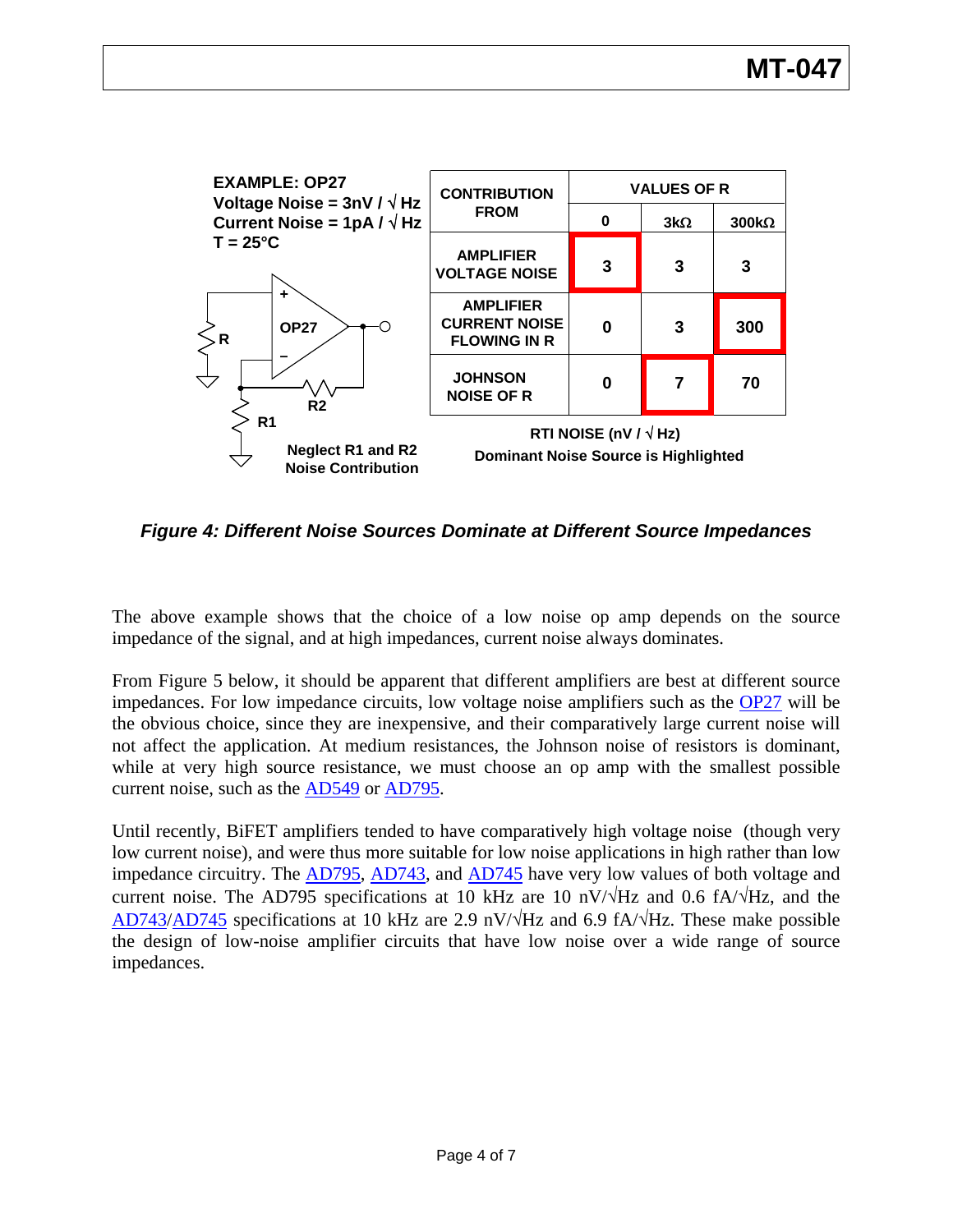

*Figure 5: Different Amplifiers are Best at Different Source Impedances* 

# **FREQUENCY CHARACTERISTICS OF VOLTAGE AND CURRENT NOISE**

So far, we have assumed that noise is *white* (i.e., its spectral density does not vary with frequency). This is true over most of an op amp's frequency range, but at low frequencies the noise spectral density rises at 3 dB/octave, as shown in Figure 6 below. The power spectral density in this region is inversely proportional to frequency, and therefore the voltage noise spectral density is inversely proportional to the square root of the frequency. For this reason, this noise is commonly referred to as *1/f noise*. Note however, that some textbooks still use the older term *flicker noise*.

The frequency at which this noise starts to rise is known as the  $1/f$  *corner frequency* ( $F_c$ ) and is a figure of merit— the lower it is, the better. The 1/f corner frequencies are not necessarily the same for the voltage noise and the current noise of a particular amplifier, and a current feedback op amp may have three 1/f corners: for its voltage noise, its inverting input current noise, and its non-inverting input current noise.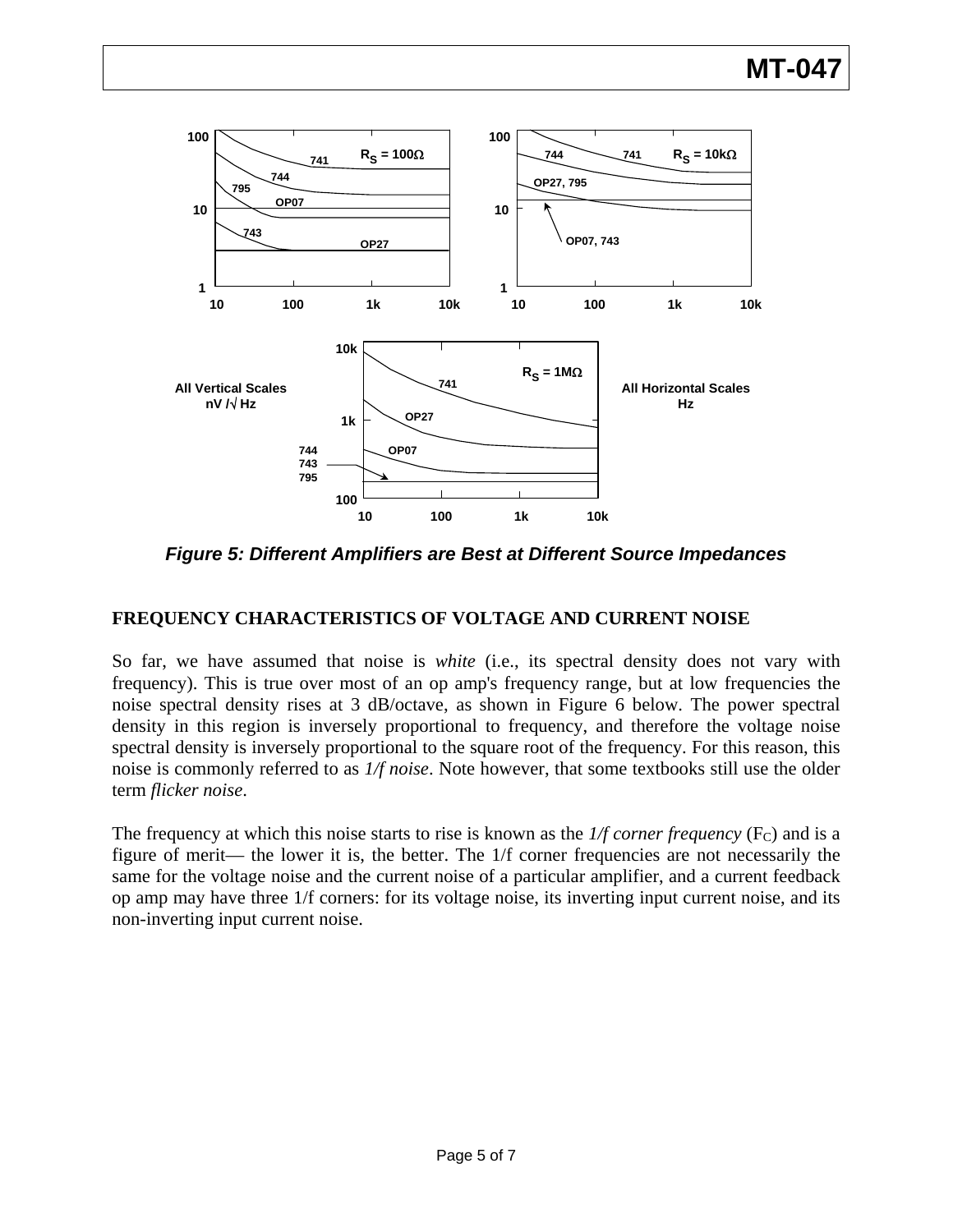

- **1/f Corner Frequency is a figure of merit for op amp noise performance (the lower the better)**
- **Typical Ranges: 2Hz to 2kHz**
- **Voltage Noise and Current Noise do not necessarily have the same 1/f corner frequency**

# *Figure 6: Frequency Characteristics of Op Amp Noise*

The general equation which describes the voltage or current noise spectral density in the 1/f region is

$$
e_n, i_n, = k\sqrt{F_C} \sqrt{\frac{1}{f}},
$$
 Eq. 1

where k is the level of the "white" current or voltage noise level, and  $F_c$  is the 1/f corner frequency.

The best low frequency low noise amplifiers have corner frequencies in the range 1-10 Hz, while JFET devices and more general purpose op amps have values in the range to 100 Hz. Very fast amplifiers, however, may make compromises in processing to achieve high speed which result in quite poor 1/f corners of several hundred Hz or even 1-2 kHz. This is generally unimportant in the wideband applications for which they were intended, but may affect their use at audio frequencies, particularly for equalized circuits.

# **POPCORN NOISE**

*Popcorn noise* is so-called because when played through an audio system, it sounds like cooking popcorn. It consists of random step changes of offset voltage that take place at random intervals in the 10+ millisecond timeframe. Such noise results from high levels of contamination and crystal lattice dislocation at the surface of the silicon chip, which in turn results from inappropriate processing techniques or poor quality raw materials.